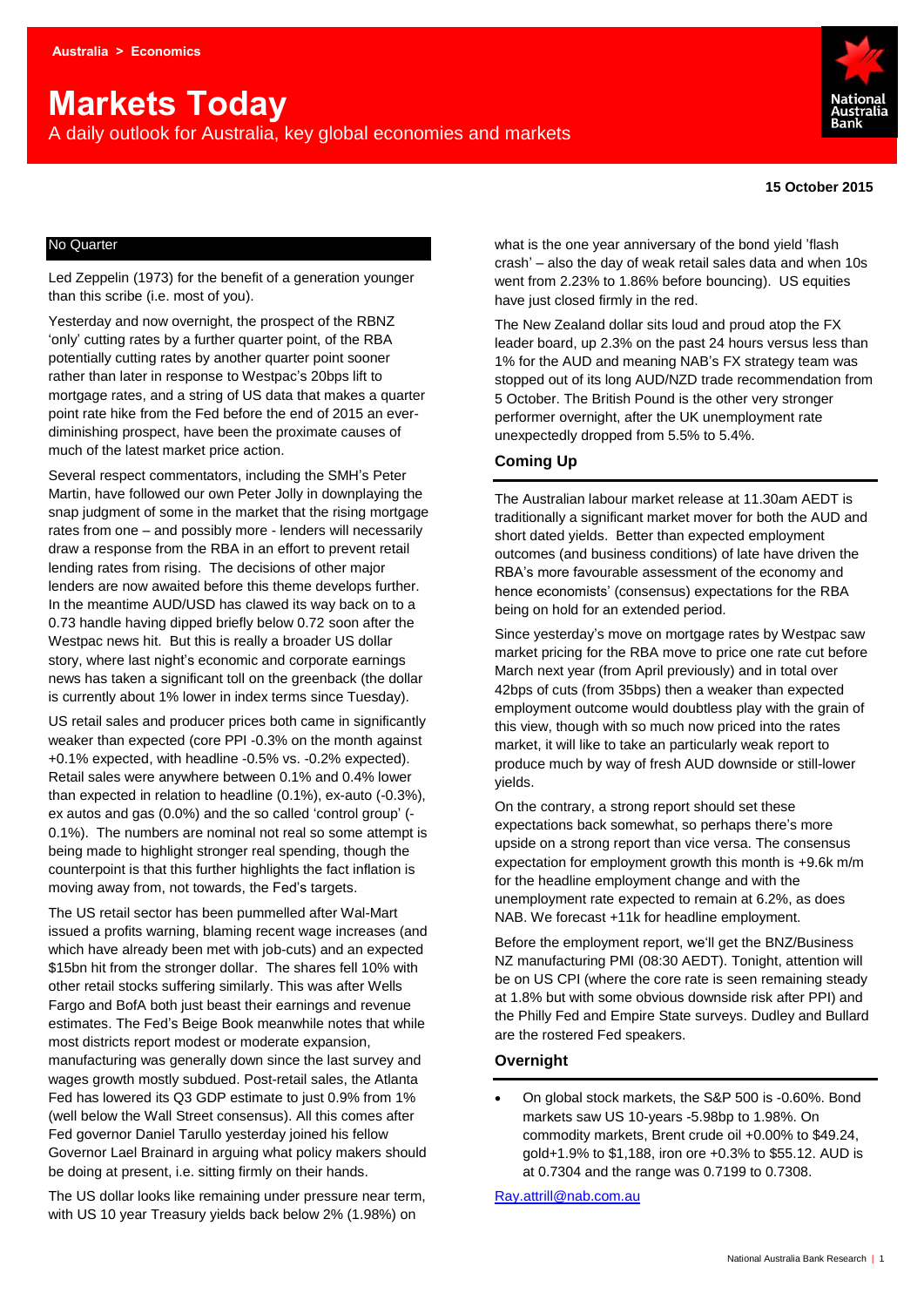

|            | <b>Foreign Exchange</b>        |                              |        |          |                                |        |                      |         | <b>Equities</b>          |                  |        |                  | Commodities*                      |         |        |
|------------|--------------------------------|------------------------------|--------|----------|--------------------------------|--------|----------------------|---------|--------------------------|------------------|--------|------------------|-----------------------------------|---------|--------|
|            | Indicative 24hr<br>ranges (**) |                              |        | Other FX |                                |        | <b>Major Indices</b> |         |                          |                  |        | Last             | % day                             |         |        |
|            | Last                           | % chge                       | Low    | High     |                                | Last   | % chge               |         |                          | Last             | % day  | $%$ y/y          | Oil (Brent)                       | 49.24   | 0.0    |
| <b>AUD</b> | 0.7301                         | 0.8                          | 0.7199 | 0.7308   | <b>HKD</b>                     | 7.7501 | 0.0                  |         | Dow                      | 16,929           | $-0.9$ | $\overline{3.8}$ | Oil (WTI)                         | 46.63   | $-0.1$ |
| <b>NZD</b> | 0.6799                         | 2.4                          | 0.6619 | 0.6801   | <b>CNY</b>                     | 6.3482 | 0.1                  |         | S&P 500                  | 1,991            | $-0.6$ | 6.1              | Oil (Tapis)                       | 48.67   | $-2.4$ |
| <b>EUR</b> | 1.1478                         | 0.9                          | 1.1378 | 1.1480   | SGD                            | 1.3806 | $-1.5$               |         | Nasdag                   | 4.786            | $-0.2$ | 13.2             | Gold                              | 1188.00 | 1.9    |
| <b>GBP</b> | 1.5485                         | 1.6                          | 1.5248 | 1.5487   | <b>IDR</b>                     | 13.616 | $-0.2$               |         | <b>FTSE</b>              | 6,270            | $-1.1$ | $-1.9$           | <b>CRB</b>                        | 199.83  | 0.2    |
| <b>JPY</b> | 118.81                         | $-0.8$                       | 118.79 | 119.81   | <b>THB</b>                     | 35.28  | $-1.1$               |         | <b>DAX</b>               | 9.916            | $-1.2$ | 12.4             | <b>GS Metals</b>                  | 276.0   | $-0.7$ |
| CAD        | 1.2921                         | $-0.9$                       | 1.2920 | 1.3039   | <b>KRW</b>                     | 1.147  | $-0.2$               |         | CAC <sub>40</sub>        | 4.609            | $-0.3$ | 12.7             | Aluminium                         | 1576    | $-0.2$ |
| AUD/EUR    | 0.6364                         | $-0.1$                       |        |          | <b>TWD</b>                     | 32.49  | $-0.3$               |         | Nikkei                   | 17.891           | $-1.9$ | 18.7             | Copper                            | 5320    | 0.6    |
| AUD/JPY    | 86.79                          | 0.0                          |        |          | PHP                            | 46.00  | $-0.2$               |         | Shanghai                 | 3,262            | $-0.9$ | 37.4             | <b>Nickel</b>                     | 10445   | 0.0    |
| AUD/GBP    | 0.4717                         | $-0.8$                       |        |          | <b>CHF</b>                     | 0.95   | $-0.9$               |         | Hang Seng                | 22.440           | $-0.7$ | $-3.0$           | Zinc                              | 1794    | $-0.3$ |
| AUD/NZD    | 1.0739                         | $-1.6$                       |        |          | <b>SEK</b>                     | 8.11   | $-0.4$               |         | ASX 200                  | 5.197            | $-0.1$ | $-0.9$           | Ch. steel                         | 1831    | $-0.1$ |
|            |                                |                              |        |          |                                |        |                      |         |                          |                  |        |                  | Iron ore                          | 55.1    | 0.3    |
|            |                                |                              |        |          |                                |        |                      |         |                          |                  |        |                  | Coal                              | 53.1    | $-0.3$ |
|            | <b>Interest Rates</b>          |                              |        |          |                                |        |                      |         | <b>Overnight Futures</b> |                  |        | Wheat Chic.      | 516.3                             | $-2.0$  |        |
|            |                                | <b>Indicative Swap Rates</b> |        |          | <b>Benchmark 10 Year Bonds</b> |        |                      |         |                          |                  |        | Sugar            | 14.09                             | 1.9     |        |
|            | Cash                           | 3 <sub>mth</sub>             | 2Yr    | 10Yr     |                                | Last   | chge                 | Sprd    |                          |                  | Last   | Chge             | Cotton                            | 63.76   | $-0.2$ |
| <b>USD</b> | 0.25                           | 0.32                         | 0.67   | 1.93     | <b>USD 10</b>                  | 1.98   | $-0.06$              |         |                          | Australia        |        |                  | Coffee                            | 134.7   | 0.2    |
| <b>AUD</b> | 2.00                           | 2.15                         | 1.91   | 2.84     | AUD <sub>10</sub>              | 2.59   | $-0.07$              | 0.61    |                          | 3 mth bill       | 97.98  | 0.00             |                                   |         |        |
| <b>NZD</b> | 2.75                           | 2.86                         | 2.71   | 3.52     | NZD <sub>10</sub>              | 3.39   | $-0.01$              | 1.41    |                          | 3 Yr bond        | 98.24  | 0.01             | CO <sub>2</sub> Emissions - Euros |         |        |
| <b>EUR</b> | 0.05                           | 0.06                         | 0.04   | 0.92     | CAD <sub>10</sub>              | 1.40   | $-0.05$              | $-0.59$ |                          | 10 Yr bond 97.42 |        | 0.13             |                                   | Last    | % day  |
| <b>GBP</b> | 0.50                           | 0.58                         | 0.90   | 1.80     | <b>EUR 10</b>                  | 0.54   | $-0.05$              | $-1.44$ |                          | $3/10$ sprd      | 0.82   | $-0.12$          | Jun-2015                          | 8.46    | 1.3    |
| <b>JPY</b> | 0.08                           | 0.09                         | 0.11   | 0.48     | <b>GBP 10</b>                  | 1.76   | $-0.07$              | $-0.23$ |                          | SPI              | 3.0    | 0.1              | Dec-2015                          | 8.44    | 1.3    |
| CAD        | 0.50                           | 1.17                         | 0.80   | 1.84     | <b>JPY 10</b>                  | 0.31   | $-0.01$              | $-1.67$ |                          |                  |        |                  | Dec-2016                          | 8.51    | 1.3    |

Please note the high/low FX rates are only an indication. Please refer to your National Dealer for confirmation.

\* All near futures contracts, except CRB. GS Metals is Goldman Sachs industrial metals index. Metals prices are CME. Emissions: ICE Dec contracts, Euros

\*\* These are indicative ranges over the past 24 hours; please confirm rates with your NAB dealer

Last is around 6:30am Sydney

Source: Bloomberg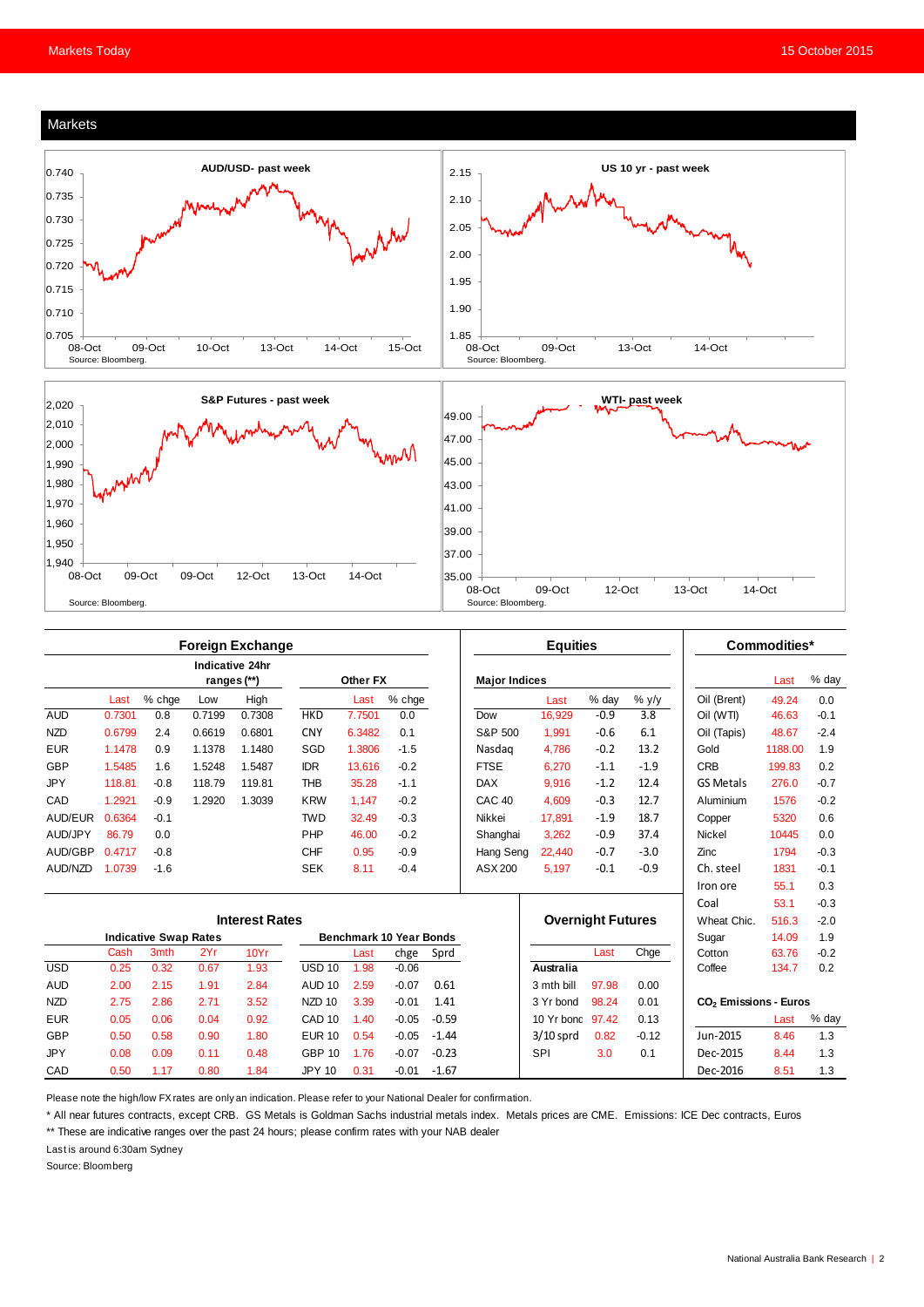#### Calendar

| <b>GMT</b><br><b>AEDT</b><br><b>Country Economic Indicator</b><br>Period<br>Forecast<br><b>Consensus</b><br>Actual<br><b>Previous</b><br>Thursday, 15 October 2015<br>Bnz-Business NZ Performance Of Mfg PMI<br>55<br>NZ<br>Sep<br>21.30<br>8.30<br><b>NZ</b><br>Oct<br>110.8/0.9<br>0.00<br>Anz Roy Morgan Consumer Confidence<br>11.00<br>Oct<br>3.2<br>AU<br>W-MI Consumer Inflationary expectations<br>0.00<br>11.00<br>11/6.2<br><b>AU</b><br>Employment/Unemployment<br><b>Sep</b><br>9.6/6.2<br>17.4/6.2<br>0.30<br>11.30<br>AU<br><b>Sep</b><br>65<br>65<br>65<br>0.30<br><b>Participation Rate</b><br>11.30<br>AU<br>Motor vehicle sales MoM/YoY<br>$-1.6/2.1$<br>Sep<br>0.30<br>11.30<br>336<br>AU<br><b>FX Transactions Market</b><br>Sep<br>0.30<br>11.30<br>Aug F<br>$-0.5/0.2$<br>JN<br>Industrial produciton MoM/YoY<br>4.30<br>15.30<br>$\prime$<br>EС<br>ECB's Nowotny speaks at Conference in Warsaw<br>7.00<br>18.00<br>EC<br>9.30<br>20.30<br>ECB's Hansson speaks at Conference in Warsaw<br>1/5.4<br>CА<br>Teranet/National Bank HPI MoM/YoY<br>Sep<br>12.30<br>23.30<br>270<br>263<br>12.30<br>US<br>Us Initial Jobless Claims Sa<br>Oct 10<br>23.30<br><b>CPI MoM/YoY</b><br><b>Sep</b><br>$-0.2/-0.1$<br>$-0.1/0.2$<br>US<br>12.30<br>23.30<br>US<br>Core CPI MoM/YoY<br>0.1/1.8<br>Sep<br>0.1/1.8<br>12.30<br>23.30<br>Oct<br>US<br>Us Empire State Manufacturing<br>-8<br>$-14.67$<br>12.30<br>23.30<br>CА<br>Canadian Existing Home Sales M<br>Sep<br>0.3<br>13.00<br>0.00<br>US<br>Oct<br>$-2$<br>-6<br>Philadelphia Fed Business Outl<br>14.00<br>1.00<br>US<br>Fed's Bullard makes opening remarks at conference<br>1.30<br>US<br>Fed's Dudley speaks at Brookings Institute<br>1.30<br>EС<br>4.00<br>ECB's Nowotny speaks at Conference in Warsaw<br>17.00<br>Friday<br><b>16 October 2015</b><br>Cleveland Fed's Mester Delivers Remarks at Event in New York<br>7.30<br>US<br>20.30<br>3Q<br>NZ<br>CPI MoM/YoY<br>0.2/0.3<br>0.2/0.3<br>0.4/0.3<br>21.45<br>8.45<br>AU<br>RBA releases half yearly Financial Stability Review<br>0.30<br>11.30<br>3Q<br>AU<br>NAB Australian Wellbeing Index<br>0.30<br>11.30<br>EC<br>Aug<br>22.1<br>22.4<br>Trade balance<br>9.00<br>20.00<br>EC<br>$0.2/-0.1$<br>CPI MoM/YoY<br>Sep<br>0/0.1<br>9.00<br>20.00<br>EC<br>Core CPI YoY<br>0.9<br>9.00<br>20.00<br>Sep F<br>0.9<br>EС<br>ECB's Jazbec speaks at Conference in Warsaw<br>9.45<br>20.45<br>CА<br>Manufacturing Sales MoM<br>Aug<br>$-1$<br>1.7<br>12.30<br>23.30<br>International transactions<br>$/-0.2$<br>$-10.12$<br>12.30<br>23.30<br>CА<br>Aug<br>US<br>Industrial production MoM<br>Sep<br>$-0.2$<br>$-0.4$<br>13.15<br>0.15<br>5600<br>5753<br>1.00<br>US<br><b>JOLTs Job Openings</b><br>Aug<br>14.00<br>US<br><b>UoM Consumer Senntiment</b><br>Oct P<br>89<br>87.2<br>14.00<br>1.00<br>7.7<br>US<br>Net long term TIC flows<br>20.00<br>7.00<br>Aug<br>Monday, 19 October 2015<br><b>NZ</b><br>Performance Services Index<br>58.2<br>8.30<br>Sep<br>21.30<br>UK<br>Rightmove House Prices MoM/YoY<br>Oct<br>0.9/6.4<br>23.10<br>10.10<br>CH<br><b>Retail Sales YoY</b><br>2.00<br><b>Sep</b><br>10.8<br>10.8<br>13.00<br>CH<br><b>Retail Sales YTD YoY</b><br><b>Sep</b><br>10.5<br>10.5<br>2.00<br>13.00<br>CН<br><b>Industrial Production YoY</b><br><b>Sep</b><br>6<br>2.00<br>13.00<br>6.1<br>CH<br><b>Industrial Production YTD YoY</b><br>6.3<br>6.3<br>2.00<br><b>Sep</b><br>13.00<br><b>CH</b><br><b>Fixed Assets Ex Rural YTD YoY</b><br>2.00<br><b>Sep</b><br>10.8<br>10.9<br>13.00<br>3Q<br>2.00<br>CН<br><b>GDP SA QoQ/YoY</b><br>1.75/6.8<br>1.7/7<br>13.00<br>CH<br><b>GDP YoY</b><br>3Q<br>2.00<br>6.8<br>$\overline{7}$<br>13.00<br>$\overline{7}$<br>3Q<br>6.9<br>CН<br>2.00<br><b>GDP YTD YoY</b><br>13.00<br>CН<br>Sep<br>2.30<br>Bloomberg GDP Monthly Estimate YoY<br>6.64<br>13.30<br><b>Construction Output MoM</b><br>9.00<br>20.00<br>EС<br>Aug<br>1/1.8<br>Oct-16<br>55.6<br>1.00<br>СA<br><b>Bloomberg Nanos Confidence</b><br>14.00<br>US<br>Oct<br>62<br>62<br>14.00<br>1.00<br>NAHB Housing Market Index<br>Tuesday, 20 October 2015<br>ANZ Roy Morgan Weekly Consumer Confidence Index<br>9.30<br>AU<br>Oct-18<br>110<br>22.30<br>RBA Oct. Meeting Minutes<br>AU<br>Machine Tool Orders YoY<br>Sep F<br>JN<br>$-16.5$<br>6.00<br>17.00<br>Convenience Store Sales YoY<br>1.7<br>7.00<br>JN<br>Sep<br>18.00<br>22.6<br>8.00<br>19.00<br>EC<br><b>ECB Current Account SA</b><br>Aug<br>$\mathbf 0$<br>СA<br>Wholesale Trade Sales MoM<br>Aug<br>12.30<br>23.30<br>1138/1.1<br>1126/-3<br>US<br><b>Housing Starts</b><br>Sep<br>12.30<br>23.30<br><b>Building Permits</b><br>1155/-1.3<br>1170/3.5<br>23.30<br>US<br>Sep<br>12.30<br>Wednesday, 21 October 2015<br><b>NZ</b><br>Net Migration SA<br>Sep<br>5470<br>21.45<br>8.45<br>23.00<br>10.00<br>AU<br>Conf. Board Leading Index MoM<br>Aug<br>$-0.3$<br>AU<br>Westpac Leading Index MoM<br>Sep<br>23.30<br>10.30<br>JN<br>Trade Balance Adjusted<br>Sep<br>-358.778<br>23.50<br>10.50<br>AU<br>Skilled Vacancies MoM<br>Sep<br>0.2<br>0.00<br>11.00<br>1.1/10.5<br>13.00<br>NZ<br>Credit Card Spending MoM<br>Sep<br>2.00<br>0.2<br>4.30<br>15.30<br>JN<br>All Industry Activity Index MoM<br>Aug<br>$-0.200004$<br>UK<br>Public Finances (PSNCR)<br>Sep<br>8.30<br>19.30<br>0.5<br>CA<br>Bank of Canada Rate Decision<br>$Oct-21$<br>0.5<br>14.00<br>1.00<br>Upcoming Central Bank Interest Rate Announcements<br>22-Oct<br>0.05%<br>Europe ECB<br>22-Oct<br>Canada, BoC<br>0.50%<br>29-Oct<br>$0 - 0.25%$<br>US Federal Reserve<br>29-Oct<br>2.75%<br>New Zealand, RBNZ<br>2.50%<br>2.50%<br>30-Oct<br>$0.0\% - 0.1\%$<br>$0.0\% - 0.1\%$<br>Japan, BoJ<br>$0.0\% - 0.1\%$<br>3-Nov<br>Australia, RBA<br>2.00%<br>2.00%<br>2.00%<br>UK BOE<br>5-Nov<br>0.50% |  |  |  |  |  |  |  |  |  |  |
|--------------------------------------------------------------------------------------------------------------------------------------------------------------------------------------------------------------------------------------------------------------------------------------------------------------------------------------------------------------------------------------------------------------------------------------------------------------------------------------------------------------------------------------------------------------------------------------------------------------------------------------------------------------------------------------------------------------------------------------------------------------------------------------------------------------------------------------------------------------------------------------------------------------------------------------------------------------------------------------------------------------------------------------------------------------------------------------------------------------------------------------------------------------------------------------------------------------------------------------------------------------------------------------------------------------------------------------------------------------------------------------------------------------------------------------------------------------------------------------------------------------------------------------------------------------------------------------------------------------------------------------------------------------------------------------------------------------------------------------------------------------------------------------------------------------------------------------------------------------------------------------------------------------------------------------------------------------------------------------------------------------------------------------------------------------------------------------------------------------------------------------------------------------------------------------------------------------------------------------------------------------------------------------------------------------------------------------------------------------------------------------------------------------------------------------------------------------------------------------------------------------------------------------------------------------------------------------------------------------------------------------------------------------------------------------------------------------------------------------------------------------------------------------------------------------------------------------------------------------------------------------------------------------------------------------------------------------------------------------------------------------------------------------------------------------------------------------------------------------------------------------------------------------------------------------------------------------------------------------------------------------------------------------------------------------------------------------------------------------------------------------------------------------------------------------------------------------------------------------------------------------------------------------------------------------------------------------------------------------------------------------------------------------------------------------------------------------------------------------------------------------------------------------------------------------------------------------------------------------------------------------------------------------------------------------------------------------------------------------------------------------------------------------------------------------------------------------------------------------------------------------------------------------------------------------------------------------------------------------------------------------------------------------------------------------------------------------------------------------------------------------------------------------------------------------------------------------------------------------------------------------------------------------------------------------------------------------------------------------------------------------------------------------------------------------------------------------------------------------------------------------------------------------------------------------------------------------------------------------------------------------------------------------------------------------------------------------------------------------------------------------------------------------------------------------------------------------------------------------------------------------------------------------------------------------------------------------------------------------------------------------------------------------------------------------------------------------------------------------------------------------------------------------------------------------------------------------------------------------------------------------------------------------------------------------------------------------------------------------------------------------------------------------------------------------------------------------------------------------------------------------------------------------------|--|--|--|--|--|--|--|--|--|--|
|                                                                                                                                                                                                                                                                                                                                                                                                                                                                                                                                                                                                                                                                                                                                                                                                                                                                                                                                                                                                                                                                                                                                                                                                                                                                                                                                                                                                                                                                                                                                                                                                                                                                                                                                                                                                                                                                                                                                                                                                                                                                                                                                                                                                                                                                                                                                                                                                                                                                                                                                                                                                                                                                                                                                                                                                                                                                                                                                                                                                                                                                                                                                                                                                                                                                                                                                                                                                                                                                                                                                                                                                                                                                                                                                                                                                                                                                                                                                                                                                                                                                                                                                                                                                                                                                                                                                                                                                                                                                                                                                                                                                                                                                                                                                                                                                                                                                                                                                                                                                                                                                                                                                                                                                                                                                                                                                                                                                                                                                                                                                                                                                                                                                                                                                                                                            |  |  |  |  |  |  |  |  |  |  |
|                                                                                                                                                                                                                                                                                                                                                                                                                                                                                                                                                                                                                                                                                                                                                                                                                                                                                                                                                                                                                                                                                                                                                                                                                                                                                                                                                                                                                                                                                                                                                                                                                                                                                                                                                                                                                                                                                                                                                                                                                                                                                                                                                                                                                                                                                                                                                                                                                                                                                                                                                                                                                                                                                                                                                                                                                                                                                                                                                                                                                                                                                                                                                                                                                                                                                                                                                                                                                                                                                                                                                                                                                                                                                                                                                                                                                                                                                                                                                                                                                                                                                                                                                                                                                                                                                                                                                                                                                                                                                                                                                                                                                                                                                                                                                                                                                                                                                                                                                                                                                                                                                                                                                                                                                                                                                                                                                                                                                                                                                                                                                                                                                                                                                                                                                                                            |  |  |  |  |  |  |  |  |  |  |
|                                                                                                                                                                                                                                                                                                                                                                                                                                                                                                                                                                                                                                                                                                                                                                                                                                                                                                                                                                                                                                                                                                                                                                                                                                                                                                                                                                                                                                                                                                                                                                                                                                                                                                                                                                                                                                                                                                                                                                                                                                                                                                                                                                                                                                                                                                                                                                                                                                                                                                                                                                                                                                                                                                                                                                                                                                                                                                                                                                                                                                                                                                                                                                                                                                                                                                                                                                                                                                                                                                                                                                                                                                                                                                                                                                                                                                                                                                                                                                                                                                                                                                                                                                                                                                                                                                                                                                                                                                                                                                                                                                                                                                                                                                                                                                                                                                                                                                                                                                                                                                                                                                                                                                                                                                                                                                                                                                                                                                                                                                                                                                                                                                                                                                                                                                                            |  |  |  |  |  |  |  |  |  |  |
|                                                                                                                                                                                                                                                                                                                                                                                                                                                                                                                                                                                                                                                                                                                                                                                                                                                                                                                                                                                                                                                                                                                                                                                                                                                                                                                                                                                                                                                                                                                                                                                                                                                                                                                                                                                                                                                                                                                                                                                                                                                                                                                                                                                                                                                                                                                                                                                                                                                                                                                                                                                                                                                                                                                                                                                                                                                                                                                                                                                                                                                                                                                                                                                                                                                                                                                                                                                                                                                                                                                                                                                                                                                                                                                                                                                                                                                                                                                                                                                                                                                                                                                                                                                                                                                                                                                                                                                                                                                                                                                                                                                                                                                                                                                                                                                                                                                                                                                                                                                                                                                                                                                                                                                                                                                                                                                                                                                                                                                                                                                                                                                                                                                                                                                                                                                            |  |  |  |  |  |  |  |  |  |  |
|                                                                                                                                                                                                                                                                                                                                                                                                                                                                                                                                                                                                                                                                                                                                                                                                                                                                                                                                                                                                                                                                                                                                                                                                                                                                                                                                                                                                                                                                                                                                                                                                                                                                                                                                                                                                                                                                                                                                                                                                                                                                                                                                                                                                                                                                                                                                                                                                                                                                                                                                                                                                                                                                                                                                                                                                                                                                                                                                                                                                                                                                                                                                                                                                                                                                                                                                                                                                                                                                                                                                                                                                                                                                                                                                                                                                                                                                                                                                                                                                                                                                                                                                                                                                                                                                                                                                                                                                                                                                                                                                                                                                                                                                                                                                                                                                                                                                                                                                                                                                                                                                                                                                                                                                                                                                                                                                                                                                                                                                                                                                                                                                                                                                                                                                                                                            |  |  |  |  |  |  |  |  |  |  |
|                                                                                                                                                                                                                                                                                                                                                                                                                                                                                                                                                                                                                                                                                                                                                                                                                                                                                                                                                                                                                                                                                                                                                                                                                                                                                                                                                                                                                                                                                                                                                                                                                                                                                                                                                                                                                                                                                                                                                                                                                                                                                                                                                                                                                                                                                                                                                                                                                                                                                                                                                                                                                                                                                                                                                                                                                                                                                                                                                                                                                                                                                                                                                                                                                                                                                                                                                                                                                                                                                                                                                                                                                                                                                                                                                                                                                                                                                                                                                                                                                                                                                                                                                                                                                                                                                                                                                                                                                                                                                                                                                                                                                                                                                                                                                                                                                                                                                                                                                                                                                                                                                                                                                                                                                                                                                                                                                                                                                                                                                                                                                                                                                                                                                                                                                                                            |  |  |  |  |  |  |  |  |  |  |
|                                                                                                                                                                                                                                                                                                                                                                                                                                                                                                                                                                                                                                                                                                                                                                                                                                                                                                                                                                                                                                                                                                                                                                                                                                                                                                                                                                                                                                                                                                                                                                                                                                                                                                                                                                                                                                                                                                                                                                                                                                                                                                                                                                                                                                                                                                                                                                                                                                                                                                                                                                                                                                                                                                                                                                                                                                                                                                                                                                                                                                                                                                                                                                                                                                                                                                                                                                                                                                                                                                                                                                                                                                                                                                                                                                                                                                                                                                                                                                                                                                                                                                                                                                                                                                                                                                                                                                                                                                                                                                                                                                                                                                                                                                                                                                                                                                                                                                                                                                                                                                                                                                                                                                                                                                                                                                                                                                                                                                                                                                                                                                                                                                                                                                                                                                                            |  |  |  |  |  |  |  |  |  |  |
|                                                                                                                                                                                                                                                                                                                                                                                                                                                                                                                                                                                                                                                                                                                                                                                                                                                                                                                                                                                                                                                                                                                                                                                                                                                                                                                                                                                                                                                                                                                                                                                                                                                                                                                                                                                                                                                                                                                                                                                                                                                                                                                                                                                                                                                                                                                                                                                                                                                                                                                                                                                                                                                                                                                                                                                                                                                                                                                                                                                                                                                                                                                                                                                                                                                                                                                                                                                                                                                                                                                                                                                                                                                                                                                                                                                                                                                                                                                                                                                                                                                                                                                                                                                                                                                                                                                                                                                                                                                                                                                                                                                                                                                                                                                                                                                                                                                                                                                                                                                                                                                                                                                                                                                                                                                                                                                                                                                                                                                                                                                                                                                                                                                                                                                                                                                            |  |  |  |  |  |  |  |  |  |  |
|                                                                                                                                                                                                                                                                                                                                                                                                                                                                                                                                                                                                                                                                                                                                                                                                                                                                                                                                                                                                                                                                                                                                                                                                                                                                                                                                                                                                                                                                                                                                                                                                                                                                                                                                                                                                                                                                                                                                                                                                                                                                                                                                                                                                                                                                                                                                                                                                                                                                                                                                                                                                                                                                                                                                                                                                                                                                                                                                                                                                                                                                                                                                                                                                                                                                                                                                                                                                                                                                                                                                                                                                                                                                                                                                                                                                                                                                                                                                                                                                                                                                                                                                                                                                                                                                                                                                                                                                                                                                                                                                                                                                                                                                                                                                                                                                                                                                                                                                                                                                                                                                                                                                                                                                                                                                                                                                                                                                                                                                                                                                                                                                                                                                                                                                                                                            |  |  |  |  |  |  |  |  |  |  |
|                                                                                                                                                                                                                                                                                                                                                                                                                                                                                                                                                                                                                                                                                                                                                                                                                                                                                                                                                                                                                                                                                                                                                                                                                                                                                                                                                                                                                                                                                                                                                                                                                                                                                                                                                                                                                                                                                                                                                                                                                                                                                                                                                                                                                                                                                                                                                                                                                                                                                                                                                                                                                                                                                                                                                                                                                                                                                                                                                                                                                                                                                                                                                                                                                                                                                                                                                                                                                                                                                                                                                                                                                                                                                                                                                                                                                                                                                                                                                                                                                                                                                                                                                                                                                                                                                                                                                                                                                                                                                                                                                                                                                                                                                                                                                                                                                                                                                                                                                                                                                                                                                                                                                                                                                                                                                                                                                                                                                                                                                                                                                                                                                                                                                                                                                                                            |  |  |  |  |  |  |  |  |  |  |
|                                                                                                                                                                                                                                                                                                                                                                                                                                                                                                                                                                                                                                                                                                                                                                                                                                                                                                                                                                                                                                                                                                                                                                                                                                                                                                                                                                                                                                                                                                                                                                                                                                                                                                                                                                                                                                                                                                                                                                                                                                                                                                                                                                                                                                                                                                                                                                                                                                                                                                                                                                                                                                                                                                                                                                                                                                                                                                                                                                                                                                                                                                                                                                                                                                                                                                                                                                                                                                                                                                                                                                                                                                                                                                                                                                                                                                                                                                                                                                                                                                                                                                                                                                                                                                                                                                                                                                                                                                                                                                                                                                                                                                                                                                                                                                                                                                                                                                                                                                                                                                                                                                                                                                                                                                                                                                                                                                                                                                                                                                                                                                                                                                                                                                                                                                                            |  |  |  |  |  |  |  |  |  |  |
|                                                                                                                                                                                                                                                                                                                                                                                                                                                                                                                                                                                                                                                                                                                                                                                                                                                                                                                                                                                                                                                                                                                                                                                                                                                                                                                                                                                                                                                                                                                                                                                                                                                                                                                                                                                                                                                                                                                                                                                                                                                                                                                                                                                                                                                                                                                                                                                                                                                                                                                                                                                                                                                                                                                                                                                                                                                                                                                                                                                                                                                                                                                                                                                                                                                                                                                                                                                                                                                                                                                                                                                                                                                                                                                                                                                                                                                                                                                                                                                                                                                                                                                                                                                                                                                                                                                                                                                                                                                                                                                                                                                                                                                                                                                                                                                                                                                                                                                                                                                                                                                                                                                                                                                                                                                                                                                                                                                                                                                                                                                                                                                                                                                                                                                                                                                            |  |  |  |  |  |  |  |  |  |  |
|                                                                                                                                                                                                                                                                                                                                                                                                                                                                                                                                                                                                                                                                                                                                                                                                                                                                                                                                                                                                                                                                                                                                                                                                                                                                                                                                                                                                                                                                                                                                                                                                                                                                                                                                                                                                                                                                                                                                                                                                                                                                                                                                                                                                                                                                                                                                                                                                                                                                                                                                                                                                                                                                                                                                                                                                                                                                                                                                                                                                                                                                                                                                                                                                                                                                                                                                                                                                                                                                                                                                                                                                                                                                                                                                                                                                                                                                                                                                                                                                                                                                                                                                                                                                                                                                                                                                                                                                                                                                                                                                                                                                                                                                                                                                                                                                                                                                                                                                                                                                                                                                                                                                                                                                                                                                                                                                                                                                                                                                                                                                                                                                                                                                                                                                                                                            |  |  |  |  |  |  |  |  |  |  |
|                                                                                                                                                                                                                                                                                                                                                                                                                                                                                                                                                                                                                                                                                                                                                                                                                                                                                                                                                                                                                                                                                                                                                                                                                                                                                                                                                                                                                                                                                                                                                                                                                                                                                                                                                                                                                                                                                                                                                                                                                                                                                                                                                                                                                                                                                                                                                                                                                                                                                                                                                                                                                                                                                                                                                                                                                                                                                                                                                                                                                                                                                                                                                                                                                                                                                                                                                                                                                                                                                                                                                                                                                                                                                                                                                                                                                                                                                                                                                                                                                                                                                                                                                                                                                                                                                                                                                                                                                                                                                                                                                                                                                                                                                                                                                                                                                                                                                                                                                                                                                                                                                                                                                                                                                                                                                                                                                                                                                                                                                                                                                                                                                                                                                                                                                                                            |  |  |  |  |  |  |  |  |  |  |
|                                                                                                                                                                                                                                                                                                                                                                                                                                                                                                                                                                                                                                                                                                                                                                                                                                                                                                                                                                                                                                                                                                                                                                                                                                                                                                                                                                                                                                                                                                                                                                                                                                                                                                                                                                                                                                                                                                                                                                                                                                                                                                                                                                                                                                                                                                                                                                                                                                                                                                                                                                                                                                                                                                                                                                                                                                                                                                                                                                                                                                                                                                                                                                                                                                                                                                                                                                                                                                                                                                                                                                                                                                                                                                                                                                                                                                                                                                                                                                                                                                                                                                                                                                                                                                                                                                                                                                                                                                                                                                                                                                                                                                                                                                                                                                                                                                                                                                                                                                                                                                                                                                                                                                                                                                                                                                                                                                                                                                                                                                                                                                                                                                                                                                                                                                                            |  |  |  |  |  |  |  |  |  |  |
|                                                                                                                                                                                                                                                                                                                                                                                                                                                                                                                                                                                                                                                                                                                                                                                                                                                                                                                                                                                                                                                                                                                                                                                                                                                                                                                                                                                                                                                                                                                                                                                                                                                                                                                                                                                                                                                                                                                                                                                                                                                                                                                                                                                                                                                                                                                                                                                                                                                                                                                                                                                                                                                                                                                                                                                                                                                                                                                                                                                                                                                                                                                                                                                                                                                                                                                                                                                                                                                                                                                                                                                                                                                                                                                                                                                                                                                                                                                                                                                                                                                                                                                                                                                                                                                                                                                                                                                                                                                                                                                                                                                                                                                                                                                                                                                                                                                                                                                                                                                                                                                                                                                                                                                                                                                                                                                                                                                                                                                                                                                                                                                                                                                                                                                                                                                            |  |  |  |  |  |  |  |  |  |  |
|                                                                                                                                                                                                                                                                                                                                                                                                                                                                                                                                                                                                                                                                                                                                                                                                                                                                                                                                                                                                                                                                                                                                                                                                                                                                                                                                                                                                                                                                                                                                                                                                                                                                                                                                                                                                                                                                                                                                                                                                                                                                                                                                                                                                                                                                                                                                                                                                                                                                                                                                                                                                                                                                                                                                                                                                                                                                                                                                                                                                                                                                                                                                                                                                                                                                                                                                                                                                                                                                                                                                                                                                                                                                                                                                                                                                                                                                                                                                                                                                                                                                                                                                                                                                                                                                                                                                                                                                                                                                                                                                                                                                                                                                                                                                                                                                                                                                                                                                                                                                                                                                                                                                                                                                                                                                                                                                                                                                                                                                                                                                                                                                                                                                                                                                                                                            |  |  |  |  |  |  |  |  |  |  |
|                                                                                                                                                                                                                                                                                                                                                                                                                                                                                                                                                                                                                                                                                                                                                                                                                                                                                                                                                                                                                                                                                                                                                                                                                                                                                                                                                                                                                                                                                                                                                                                                                                                                                                                                                                                                                                                                                                                                                                                                                                                                                                                                                                                                                                                                                                                                                                                                                                                                                                                                                                                                                                                                                                                                                                                                                                                                                                                                                                                                                                                                                                                                                                                                                                                                                                                                                                                                                                                                                                                                                                                                                                                                                                                                                                                                                                                                                                                                                                                                                                                                                                                                                                                                                                                                                                                                                                                                                                                                                                                                                                                                                                                                                                                                                                                                                                                                                                                                                                                                                                                                                                                                                                                                                                                                                                                                                                                                                                                                                                                                                                                                                                                                                                                                                                                            |  |  |  |  |  |  |  |  |  |  |
|                                                                                                                                                                                                                                                                                                                                                                                                                                                                                                                                                                                                                                                                                                                                                                                                                                                                                                                                                                                                                                                                                                                                                                                                                                                                                                                                                                                                                                                                                                                                                                                                                                                                                                                                                                                                                                                                                                                                                                                                                                                                                                                                                                                                                                                                                                                                                                                                                                                                                                                                                                                                                                                                                                                                                                                                                                                                                                                                                                                                                                                                                                                                                                                                                                                                                                                                                                                                                                                                                                                                                                                                                                                                                                                                                                                                                                                                                                                                                                                                                                                                                                                                                                                                                                                                                                                                                                                                                                                                                                                                                                                                                                                                                                                                                                                                                                                                                                                                                                                                                                                                                                                                                                                                                                                                                                                                                                                                                                                                                                                                                                                                                                                                                                                                                                                            |  |  |  |  |  |  |  |  |  |  |
|                                                                                                                                                                                                                                                                                                                                                                                                                                                                                                                                                                                                                                                                                                                                                                                                                                                                                                                                                                                                                                                                                                                                                                                                                                                                                                                                                                                                                                                                                                                                                                                                                                                                                                                                                                                                                                                                                                                                                                                                                                                                                                                                                                                                                                                                                                                                                                                                                                                                                                                                                                                                                                                                                                                                                                                                                                                                                                                                                                                                                                                                                                                                                                                                                                                                                                                                                                                                                                                                                                                                                                                                                                                                                                                                                                                                                                                                                                                                                                                                                                                                                                                                                                                                                                                                                                                                                                                                                                                                                                                                                                                                                                                                                                                                                                                                                                                                                                                                                                                                                                                                                                                                                                                                                                                                                                                                                                                                                                                                                                                                                                                                                                                                                                                                                                                            |  |  |  |  |  |  |  |  |  |  |
|                                                                                                                                                                                                                                                                                                                                                                                                                                                                                                                                                                                                                                                                                                                                                                                                                                                                                                                                                                                                                                                                                                                                                                                                                                                                                                                                                                                                                                                                                                                                                                                                                                                                                                                                                                                                                                                                                                                                                                                                                                                                                                                                                                                                                                                                                                                                                                                                                                                                                                                                                                                                                                                                                                                                                                                                                                                                                                                                                                                                                                                                                                                                                                                                                                                                                                                                                                                                                                                                                                                                                                                                                                                                                                                                                                                                                                                                                                                                                                                                                                                                                                                                                                                                                                                                                                                                                                                                                                                                                                                                                                                                                                                                                                                                                                                                                                                                                                                                                                                                                                                                                                                                                                                                                                                                                                                                                                                                                                                                                                                                                                                                                                                                                                                                                                                            |  |  |  |  |  |  |  |  |  |  |
|                                                                                                                                                                                                                                                                                                                                                                                                                                                                                                                                                                                                                                                                                                                                                                                                                                                                                                                                                                                                                                                                                                                                                                                                                                                                                                                                                                                                                                                                                                                                                                                                                                                                                                                                                                                                                                                                                                                                                                                                                                                                                                                                                                                                                                                                                                                                                                                                                                                                                                                                                                                                                                                                                                                                                                                                                                                                                                                                                                                                                                                                                                                                                                                                                                                                                                                                                                                                                                                                                                                                                                                                                                                                                                                                                                                                                                                                                                                                                                                                                                                                                                                                                                                                                                                                                                                                                                                                                                                                                                                                                                                                                                                                                                                                                                                                                                                                                                                                                                                                                                                                                                                                                                                                                                                                                                                                                                                                                                                                                                                                                                                                                                                                                                                                                                                            |  |  |  |  |  |  |  |  |  |  |
|                                                                                                                                                                                                                                                                                                                                                                                                                                                                                                                                                                                                                                                                                                                                                                                                                                                                                                                                                                                                                                                                                                                                                                                                                                                                                                                                                                                                                                                                                                                                                                                                                                                                                                                                                                                                                                                                                                                                                                                                                                                                                                                                                                                                                                                                                                                                                                                                                                                                                                                                                                                                                                                                                                                                                                                                                                                                                                                                                                                                                                                                                                                                                                                                                                                                                                                                                                                                                                                                                                                                                                                                                                                                                                                                                                                                                                                                                                                                                                                                                                                                                                                                                                                                                                                                                                                                                                                                                                                                                                                                                                                                                                                                                                                                                                                                                                                                                                                                                                                                                                                                                                                                                                                                                                                                                                                                                                                                                                                                                                                                                                                                                                                                                                                                                                                            |  |  |  |  |  |  |  |  |  |  |
|                                                                                                                                                                                                                                                                                                                                                                                                                                                                                                                                                                                                                                                                                                                                                                                                                                                                                                                                                                                                                                                                                                                                                                                                                                                                                                                                                                                                                                                                                                                                                                                                                                                                                                                                                                                                                                                                                                                                                                                                                                                                                                                                                                                                                                                                                                                                                                                                                                                                                                                                                                                                                                                                                                                                                                                                                                                                                                                                                                                                                                                                                                                                                                                                                                                                                                                                                                                                                                                                                                                                                                                                                                                                                                                                                                                                                                                                                                                                                                                                                                                                                                                                                                                                                                                                                                                                                                                                                                                                                                                                                                                                                                                                                                                                                                                                                                                                                                                                                                                                                                                                                                                                                                                                                                                                                                                                                                                                                                                                                                                                                                                                                                                                                                                                                                                            |  |  |  |  |  |  |  |  |  |  |
|                                                                                                                                                                                                                                                                                                                                                                                                                                                                                                                                                                                                                                                                                                                                                                                                                                                                                                                                                                                                                                                                                                                                                                                                                                                                                                                                                                                                                                                                                                                                                                                                                                                                                                                                                                                                                                                                                                                                                                                                                                                                                                                                                                                                                                                                                                                                                                                                                                                                                                                                                                                                                                                                                                                                                                                                                                                                                                                                                                                                                                                                                                                                                                                                                                                                                                                                                                                                                                                                                                                                                                                                                                                                                                                                                                                                                                                                                                                                                                                                                                                                                                                                                                                                                                                                                                                                                                                                                                                                                                                                                                                                                                                                                                                                                                                                                                                                                                                                                                                                                                                                                                                                                                                                                                                                                                                                                                                                                                                                                                                                                                                                                                                                                                                                                                                            |  |  |  |  |  |  |  |  |  |  |
|                                                                                                                                                                                                                                                                                                                                                                                                                                                                                                                                                                                                                                                                                                                                                                                                                                                                                                                                                                                                                                                                                                                                                                                                                                                                                                                                                                                                                                                                                                                                                                                                                                                                                                                                                                                                                                                                                                                                                                                                                                                                                                                                                                                                                                                                                                                                                                                                                                                                                                                                                                                                                                                                                                                                                                                                                                                                                                                                                                                                                                                                                                                                                                                                                                                                                                                                                                                                                                                                                                                                                                                                                                                                                                                                                                                                                                                                                                                                                                                                                                                                                                                                                                                                                                                                                                                                                                                                                                                                                                                                                                                                                                                                                                                                                                                                                                                                                                                                                                                                                                                                                                                                                                                                                                                                                                                                                                                                                                                                                                                                                                                                                                                                                                                                                                                            |  |  |  |  |  |  |  |  |  |  |
|                                                                                                                                                                                                                                                                                                                                                                                                                                                                                                                                                                                                                                                                                                                                                                                                                                                                                                                                                                                                                                                                                                                                                                                                                                                                                                                                                                                                                                                                                                                                                                                                                                                                                                                                                                                                                                                                                                                                                                                                                                                                                                                                                                                                                                                                                                                                                                                                                                                                                                                                                                                                                                                                                                                                                                                                                                                                                                                                                                                                                                                                                                                                                                                                                                                                                                                                                                                                                                                                                                                                                                                                                                                                                                                                                                                                                                                                                                                                                                                                                                                                                                                                                                                                                                                                                                                                                                                                                                                                                                                                                                                                                                                                                                                                                                                                                                                                                                                                                                                                                                                                                                                                                                                                                                                                                                                                                                                                                                                                                                                                                                                                                                                                                                                                                                                            |  |  |  |  |  |  |  |  |  |  |
|                                                                                                                                                                                                                                                                                                                                                                                                                                                                                                                                                                                                                                                                                                                                                                                                                                                                                                                                                                                                                                                                                                                                                                                                                                                                                                                                                                                                                                                                                                                                                                                                                                                                                                                                                                                                                                                                                                                                                                                                                                                                                                                                                                                                                                                                                                                                                                                                                                                                                                                                                                                                                                                                                                                                                                                                                                                                                                                                                                                                                                                                                                                                                                                                                                                                                                                                                                                                                                                                                                                                                                                                                                                                                                                                                                                                                                                                                                                                                                                                                                                                                                                                                                                                                                                                                                                                                                                                                                                                                                                                                                                                                                                                                                                                                                                                                                                                                                                                                                                                                                                                                                                                                                                                                                                                                                                                                                                                                                                                                                                                                                                                                                                                                                                                                                                            |  |  |  |  |  |  |  |  |  |  |
|                                                                                                                                                                                                                                                                                                                                                                                                                                                                                                                                                                                                                                                                                                                                                                                                                                                                                                                                                                                                                                                                                                                                                                                                                                                                                                                                                                                                                                                                                                                                                                                                                                                                                                                                                                                                                                                                                                                                                                                                                                                                                                                                                                                                                                                                                                                                                                                                                                                                                                                                                                                                                                                                                                                                                                                                                                                                                                                                                                                                                                                                                                                                                                                                                                                                                                                                                                                                                                                                                                                                                                                                                                                                                                                                                                                                                                                                                                                                                                                                                                                                                                                                                                                                                                                                                                                                                                                                                                                                                                                                                                                                                                                                                                                                                                                                                                                                                                                                                                                                                                                                                                                                                                                                                                                                                                                                                                                                                                                                                                                                                                                                                                                                                                                                                                                            |  |  |  |  |  |  |  |  |  |  |
|                                                                                                                                                                                                                                                                                                                                                                                                                                                                                                                                                                                                                                                                                                                                                                                                                                                                                                                                                                                                                                                                                                                                                                                                                                                                                                                                                                                                                                                                                                                                                                                                                                                                                                                                                                                                                                                                                                                                                                                                                                                                                                                                                                                                                                                                                                                                                                                                                                                                                                                                                                                                                                                                                                                                                                                                                                                                                                                                                                                                                                                                                                                                                                                                                                                                                                                                                                                                                                                                                                                                                                                                                                                                                                                                                                                                                                                                                                                                                                                                                                                                                                                                                                                                                                                                                                                                                                                                                                                                                                                                                                                                                                                                                                                                                                                                                                                                                                                                                                                                                                                                                                                                                                                                                                                                                                                                                                                                                                                                                                                                                                                                                                                                                                                                                                                            |  |  |  |  |  |  |  |  |  |  |
|                                                                                                                                                                                                                                                                                                                                                                                                                                                                                                                                                                                                                                                                                                                                                                                                                                                                                                                                                                                                                                                                                                                                                                                                                                                                                                                                                                                                                                                                                                                                                                                                                                                                                                                                                                                                                                                                                                                                                                                                                                                                                                                                                                                                                                                                                                                                                                                                                                                                                                                                                                                                                                                                                                                                                                                                                                                                                                                                                                                                                                                                                                                                                                                                                                                                                                                                                                                                                                                                                                                                                                                                                                                                                                                                                                                                                                                                                                                                                                                                                                                                                                                                                                                                                                                                                                                                                                                                                                                                                                                                                                                                                                                                                                                                                                                                                                                                                                                                                                                                                                                                                                                                                                                                                                                                                                                                                                                                                                                                                                                                                                                                                                                                                                                                                                                            |  |  |  |  |  |  |  |  |  |  |
|                                                                                                                                                                                                                                                                                                                                                                                                                                                                                                                                                                                                                                                                                                                                                                                                                                                                                                                                                                                                                                                                                                                                                                                                                                                                                                                                                                                                                                                                                                                                                                                                                                                                                                                                                                                                                                                                                                                                                                                                                                                                                                                                                                                                                                                                                                                                                                                                                                                                                                                                                                                                                                                                                                                                                                                                                                                                                                                                                                                                                                                                                                                                                                                                                                                                                                                                                                                                                                                                                                                                                                                                                                                                                                                                                                                                                                                                                                                                                                                                                                                                                                                                                                                                                                                                                                                                                                                                                                                                                                                                                                                                                                                                                                                                                                                                                                                                                                                                                                                                                                                                                                                                                                                                                                                                                                                                                                                                                                                                                                                                                                                                                                                                                                                                                                                            |  |  |  |  |  |  |  |  |  |  |
|                                                                                                                                                                                                                                                                                                                                                                                                                                                                                                                                                                                                                                                                                                                                                                                                                                                                                                                                                                                                                                                                                                                                                                                                                                                                                                                                                                                                                                                                                                                                                                                                                                                                                                                                                                                                                                                                                                                                                                                                                                                                                                                                                                                                                                                                                                                                                                                                                                                                                                                                                                                                                                                                                                                                                                                                                                                                                                                                                                                                                                                                                                                                                                                                                                                                                                                                                                                                                                                                                                                                                                                                                                                                                                                                                                                                                                                                                                                                                                                                                                                                                                                                                                                                                                                                                                                                                                                                                                                                                                                                                                                                                                                                                                                                                                                                                                                                                                                                                                                                                                                                                                                                                                                                                                                                                                                                                                                                                                                                                                                                                                                                                                                                                                                                                                                            |  |  |  |  |  |  |  |  |  |  |
|                                                                                                                                                                                                                                                                                                                                                                                                                                                                                                                                                                                                                                                                                                                                                                                                                                                                                                                                                                                                                                                                                                                                                                                                                                                                                                                                                                                                                                                                                                                                                                                                                                                                                                                                                                                                                                                                                                                                                                                                                                                                                                                                                                                                                                                                                                                                                                                                                                                                                                                                                                                                                                                                                                                                                                                                                                                                                                                                                                                                                                                                                                                                                                                                                                                                                                                                                                                                                                                                                                                                                                                                                                                                                                                                                                                                                                                                                                                                                                                                                                                                                                                                                                                                                                                                                                                                                                                                                                                                                                                                                                                                                                                                                                                                                                                                                                                                                                                                                                                                                                                                                                                                                                                                                                                                                                                                                                                                                                                                                                                                                                                                                                                                                                                                                                                            |  |  |  |  |  |  |  |  |  |  |
|                                                                                                                                                                                                                                                                                                                                                                                                                                                                                                                                                                                                                                                                                                                                                                                                                                                                                                                                                                                                                                                                                                                                                                                                                                                                                                                                                                                                                                                                                                                                                                                                                                                                                                                                                                                                                                                                                                                                                                                                                                                                                                                                                                                                                                                                                                                                                                                                                                                                                                                                                                                                                                                                                                                                                                                                                                                                                                                                                                                                                                                                                                                                                                                                                                                                                                                                                                                                                                                                                                                                                                                                                                                                                                                                                                                                                                                                                                                                                                                                                                                                                                                                                                                                                                                                                                                                                                                                                                                                                                                                                                                                                                                                                                                                                                                                                                                                                                                                                                                                                                                                                                                                                                                                                                                                                                                                                                                                                                                                                                                                                                                                                                                                                                                                                                                            |  |  |  |  |  |  |  |  |  |  |
|                                                                                                                                                                                                                                                                                                                                                                                                                                                                                                                                                                                                                                                                                                                                                                                                                                                                                                                                                                                                                                                                                                                                                                                                                                                                                                                                                                                                                                                                                                                                                                                                                                                                                                                                                                                                                                                                                                                                                                                                                                                                                                                                                                                                                                                                                                                                                                                                                                                                                                                                                                                                                                                                                                                                                                                                                                                                                                                                                                                                                                                                                                                                                                                                                                                                                                                                                                                                                                                                                                                                                                                                                                                                                                                                                                                                                                                                                                                                                                                                                                                                                                                                                                                                                                                                                                                                                                                                                                                                                                                                                                                                                                                                                                                                                                                                                                                                                                                                                                                                                                                                                                                                                                                                                                                                                                                                                                                                                                                                                                                                                                                                                                                                                                                                                                                            |  |  |  |  |  |  |  |  |  |  |
|                                                                                                                                                                                                                                                                                                                                                                                                                                                                                                                                                                                                                                                                                                                                                                                                                                                                                                                                                                                                                                                                                                                                                                                                                                                                                                                                                                                                                                                                                                                                                                                                                                                                                                                                                                                                                                                                                                                                                                                                                                                                                                                                                                                                                                                                                                                                                                                                                                                                                                                                                                                                                                                                                                                                                                                                                                                                                                                                                                                                                                                                                                                                                                                                                                                                                                                                                                                                                                                                                                                                                                                                                                                                                                                                                                                                                                                                                                                                                                                                                                                                                                                                                                                                                                                                                                                                                                                                                                                                                                                                                                                                                                                                                                                                                                                                                                                                                                                                                                                                                                                                                                                                                                                                                                                                                                                                                                                                                                                                                                                                                                                                                                                                                                                                                                                            |  |  |  |  |  |  |  |  |  |  |
|                                                                                                                                                                                                                                                                                                                                                                                                                                                                                                                                                                                                                                                                                                                                                                                                                                                                                                                                                                                                                                                                                                                                                                                                                                                                                                                                                                                                                                                                                                                                                                                                                                                                                                                                                                                                                                                                                                                                                                                                                                                                                                                                                                                                                                                                                                                                                                                                                                                                                                                                                                                                                                                                                                                                                                                                                                                                                                                                                                                                                                                                                                                                                                                                                                                                                                                                                                                                                                                                                                                                                                                                                                                                                                                                                                                                                                                                                                                                                                                                                                                                                                                                                                                                                                                                                                                                                                                                                                                                                                                                                                                                                                                                                                                                                                                                                                                                                                                                                                                                                                                                                                                                                                                                                                                                                                                                                                                                                                                                                                                                                                                                                                                                                                                                                                                            |  |  |  |  |  |  |  |  |  |  |
|                                                                                                                                                                                                                                                                                                                                                                                                                                                                                                                                                                                                                                                                                                                                                                                                                                                                                                                                                                                                                                                                                                                                                                                                                                                                                                                                                                                                                                                                                                                                                                                                                                                                                                                                                                                                                                                                                                                                                                                                                                                                                                                                                                                                                                                                                                                                                                                                                                                                                                                                                                                                                                                                                                                                                                                                                                                                                                                                                                                                                                                                                                                                                                                                                                                                                                                                                                                                                                                                                                                                                                                                                                                                                                                                                                                                                                                                                                                                                                                                                                                                                                                                                                                                                                                                                                                                                                                                                                                                                                                                                                                                                                                                                                                                                                                                                                                                                                                                                                                                                                                                                                                                                                                                                                                                                                                                                                                                                                                                                                                                                                                                                                                                                                                                                                                            |  |  |  |  |  |  |  |  |  |  |
|                                                                                                                                                                                                                                                                                                                                                                                                                                                                                                                                                                                                                                                                                                                                                                                                                                                                                                                                                                                                                                                                                                                                                                                                                                                                                                                                                                                                                                                                                                                                                                                                                                                                                                                                                                                                                                                                                                                                                                                                                                                                                                                                                                                                                                                                                                                                                                                                                                                                                                                                                                                                                                                                                                                                                                                                                                                                                                                                                                                                                                                                                                                                                                                                                                                                                                                                                                                                                                                                                                                                                                                                                                                                                                                                                                                                                                                                                                                                                                                                                                                                                                                                                                                                                                                                                                                                                                                                                                                                                                                                                                                                                                                                                                                                                                                                                                                                                                                                                                                                                                                                                                                                                                                                                                                                                                                                                                                                                                                                                                                                                                                                                                                                                                                                                                                            |  |  |  |  |  |  |  |  |  |  |
|                                                                                                                                                                                                                                                                                                                                                                                                                                                                                                                                                                                                                                                                                                                                                                                                                                                                                                                                                                                                                                                                                                                                                                                                                                                                                                                                                                                                                                                                                                                                                                                                                                                                                                                                                                                                                                                                                                                                                                                                                                                                                                                                                                                                                                                                                                                                                                                                                                                                                                                                                                                                                                                                                                                                                                                                                                                                                                                                                                                                                                                                                                                                                                                                                                                                                                                                                                                                                                                                                                                                                                                                                                                                                                                                                                                                                                                                                                                                                                                                                                                                                                                                                                                                                                                                                                                                                                                                                                                                                                                                                                                                                                                                                                                                                                                                                                                                                                                                                                                                                                                                                                                                                                                                                                                                                                                                                                                                                                                                                                                                                                                                                                                                                                                                                                                            |  |  |  |  |  |  |  |  |  |  |
|                                                                                                                                                                                                                                                                                                                                                                                                                                                                                                                                                                                                                                                                                                                                                                                                                                                                                                                                                                                                                                                                                                                                                                                                                                                                                                                                                                                                                                                                                                                                                                                                                                                                                                                                                                                                                                                                                                                                                                                                                                                                                                                                                                                                                                                                                                                                                                                                                                                                                                                                                                                                                                                                                                                                                                                                                                                                                                                                                                                                                                                                                                                                                                                                                                                                                                                                                                                                                                                                                                                                                                                                                                                                                                                                                                                                                                                                                                                                                                                                                                                                                                                                                                                                                                                                                                                                                                                                                                                                                                                                                                                                                                                                                                                                                                                                                                                                                                                                                                                                                                                                                                                                                                                                                                                                                                                                                                                                                                                                                                                                                                                                                                                                                                                                                                                            |  |  |  |  |  |  |  |  |  |  |
|                                                                                                                                                                                                                                                                                                                                                                                                                                                                                                                                                                                                                                                                                                                                                                                                                                                                                                                                                                                                                                                                                                                                                                                                                                                                                                                                                                                                                                                                                                                                                                                                                                                                                                                                                                                                                                                                                                                                                                                                                                                                                                                                                                                                                                                                                                                                                                                                                                                                                                                                                                                                                                                                                                                                                                                                                                                                                                                                                                                                                                                                                                                                                                                                                                                                                                                                                                                                                                                                                                                                                                                                                                                                                                                                                                                                                                                                                                                                                                                                                                                                                                                                                                                                                                                                                                                                                                                                                                                                                                                                                                                                                                                                                                                                                                                                                                                                                                                                                                                                                                                                                                                                                                                                                                                                                                                                                                                                                                                                                                                                                                                                                                                                                                                                                                                            |  |  |  |  |  |  |  |  |  |  |
|                                                                                                                                                                                                                                                                                                                                                                                                                                                                                                                                                                                                                                                                                                                                                                                                                                                                                                                                                                                                                                                                                                                                                                                                                                                                                                                                                                                                                                                                                                                                                                                                                                                                                                                                                                                                                                                                                                                                                                                                                                                                                                                                                                                                                                                                                                                                                                                                                                                                                                                                                                                                                                                                                                                                                                                                                                                                                                                                                                                                                                                                                                                                                                                                                                                                                                                                                                                                                                                                                                                                                                                                                                                                                                                                                                                                                                                                                                                                                                                                                                                                                                                                                                                                                                                                                                                                                                                                                                                                                                                                                                                                                                                                                                                                                                                                                                                                                                                                                                                                                                                                                                                                                                                                                                                                                                                                                                                                                                                                                                                                                                                                                                                                                                                                                                                            |  |  |  |  |  |  |  |  |  |  |
|                                                                                                                                                                                                                                                                                                                                                                                                                                                                                                                                                                                                                                                                                                                                                                                                                                                                                                                                                                                                                                                                                                                                                                                                                                                                                                                                                                                                                                                                                                                                                                                                                                                                                                                                                                                                                                                                                                                                                                                                                                                                                                                                                                                                                                                                                                                                                                                                                                                                                                                                                                                                                                                                                                                                                                                                                                                                                                                                                                                                                                                                                                                                                                                                                                                                                                                                                                                                                                                                                                                                                                                                                                                                                                                                                                                                                                                                                                                                                                                                                                                                                                                                                                                                                                                                                                                                                                                                                                                                                                                                                                                                                                                                                                                                                                                                                                                                                                                                                                                                                                                                                                                                                                                                                                                                                                                                                                                                                                                                                                                                                                                                                                                                                                                                                                                            |  |  |  |  |  |  |  |  |  |  |
|                                                                                                                                                                                                                                                                                                                                                                                                                                                                                                                                                                                                                                                                                                                                                                                                                                                                                                                                                                                                                                                                                                                                                                                                                                                                                                                                                                                                                                                                                                                                                                                                                                                                                                                                                                                                                                                                                                                                                                                                                                                                                                                                                                                                                                                                                                                                                                                                                                                                                                                                                                                                                                                                                                                                                                                                                                                                                                                                                                                                                                                                                                                                                                                                                                                                                                                                                                                                                                                                                                                                                                                                                                                                                                                                                                                                                                                                                                                                                                                                                                                                                                                                                                                                                                                                                                                                                                                                                                                                                                                                                                                                                                                                                                                                                                                                                                                                                                                                                                                                                                                                                                                                                                                                                                                                                                                                                                                                                                                                                                                                                                                                                                                                                                                                                                                            |  |  |  |  |  |  |  |  |  |  |
|                                                                                                                                                                                                                                                                                                                                                                                                                                                                                                                                                                                                                                                                                                                                                                                                                                                                                                                                                                                                                                                                                                                                                                                                                                                                                                                                                                                                                                                                                                                                                                                                                                                                                                                                                                                                                                                                                                                                                                                                                                                                                                                                                                                                                                                                                                                                                                                                                                                                                                                                                                                                                                                                                                                                                                                                                                                                                                                                                                                                                                                                                                                                                                                                                                                                                                                                                                                                                                                                                                                                                                                                                                                                                                                                                                                                                                                                                                                                                                                                                                                                                                                                                                                                                                                                                                                                                                                                                                                                                                                                                                                                                                                                                                                                                                                                                                                                                                                                                                                                                                                                                                                                                                                                                                                                                                                                                                                                                                                                                                                                                                                                                                                                                                                                                                                            |  |  |  |  |  |  |  |  |  |  |
|                                                                                                                                                                                                                                                                                                                                                                                                                                                                                                                                                                                                                                                                                                                                                                                                                                                                                                                                                                                                                                                                                                                                                                                                                                                                                                                                                                                                                                                                                                                                                                                                                                                                                                                                                                                                                                                                                                                                                                                                                                                                                                                                                                                                                                                                                                                                                                                                                                                                                                                                                                                                                                                                                                                                                                                                                                                                                                                                                                                                                                                                                                                                                                                                                                                                                                                                                                                                                                                                                                                                                                                                                                                                                                                                                                                                                                                                                                                                                                                                                                                                                                                                                                                                                                                                                                                                                                                                                                                                                                                                                                                                                                                                                                                                                                                                                                                                                                                                                                                                                                                                                                                                                                                                                                                                                                                                                                                                                                                                                                                                                                                                                                                                                                                                                                                            |  |  |  |  |  |  |  |  |  |  |
|                                                                                                                                                                                                                                                                                                                                                                                                                                                                                                                                                                                                                                                                                                                                                                                                                                                                                                                                                                                                                                                                                                                                                                                                                                                                                                                                                                                                                                                                                                                                                                                                                                                                                                                                                                                                                                                                                                                                                                                                                                                                                                                                                                                                                                                                                                                                                                                                                                                                                                                                                                                                                                                                                                                                                                                                                                                                                                                                                                                                                                                                                                                                                                                                                                                                                                                                                                                                                                                                                                                                                                                                                                                                                                                                                                                                                                                                                                                                                                                                                                                                                                                                                                                                                                                                                                                                                                                                                                                                                                                                                                                                                                                                                                                                                                                                                                                                                                                                                                                                                                                                                                                                                                                                                                                                                                                                                                                                                                                                                                                                                                                                                                                                                                                                                                                            |  |  |  |  |  |  |  |  |  |  |
|                                                                                                                                                                                                                                                                                                                                                                                                                                                                                                                                                                                                                                                                                                                                                                                                                                                                                                                                                                                                                                                                                                                                                                                                                                                                                                                                                                                                                                                                                                                                                                                                                                                                                                                                                                                                                                                                                                                                                                                                                                                                                                                                                                                                                                                                                                                                                                                                                                                                                                                                                                                                                                                                                                                                                                                                                                                                                                                                                                                                                                                                                                                                                                                                                                                                                                                                                                                                                                                                                                                                                                                                                                                                                                                                                                                                                                                                                                                                                                                                                                                                                                                                                                                                                                                                                                                                                                                                                                                                                                                                                                                                                                                                                                                                                                                                                                                                                                                                                                                                                                                                                                                                                                                                                                                                                                                                                                                                                                                                                                                                                                                                                                                                                                                                                                                            |  |  |  |  |  |  |  |  |  |  |
|                                                                                                                                                                                                                                                                                                                                                                                                                                                                                                                                                                                                                                                                                                                                                                                                                                                                                                                                                                                                                                                                                                                                                                                                                                                                                                                                                                                                                                                                                                                                                                                                                                                                                                                                                                                                                                                                                                                                                                                                                                                                                                                                                                                                                                                                                                                                                                                                                                                                                                                                                                                                                                                                                                                                                                                                                                                                                                                                                                                                                                                                                                                                                                                                                                                                                                                                                                                                                                                                                                                                                                                                                                                                                                                                                                                                                                                                                                                                                                                                                                                                                                                                                                                                                                                                                                                                                                                                                                                                                                                                                                                                                                                                                                                                                                                                                                                                                                                                                                                                                                                                                                                                                                                                                                                                                                                                                                                                                                                                                                                                                                                                                                                                                                                                                                                            |  |  |  |  |  |  |  |  |  |  |
|                                                                                                                                                                                                                                                                                                                                                                                                                                                                                                                                                                                                                                                                                                                                                                                                                                                                                                                                                                                                                                                                                                                                                                                                                                                                                                                                                                                                                                                                                                                                                                                                                                                                                                                                                                                                                                                                                                                                                                                                                                                                                                                                                                                                                                                                                                                                                                                                                                                                                                                                                                                                                                                                                                                                                                                                                                                                                                                                                                                                                                                                                                                                                                                                                                                                                                                                                                                                                                                                                                                                                                                                                                                                                                                                                                                                                                                                                                                                                                                                                                                                                                                                                                                                                                                                                                                                                                                                                                                                                                                                                                                                                                                                                                                                                                                                                                                                                                                                                                                                                                                                                                                                                                                                                                                                                                                                                                                                                                                                                                                                                                                                                                                                                                                                                                                            |  |  |  |  |  |  |  |  |  |  |
|                                                                                                                                                                                                                                                                                                                                                                                                                                                                                                                                                                                                                                                                                                                                                                                                                                                                                                                                                                                                                                                                                                                                                                                                                                                                                                                                                                                                                                                                                                                                                                                                                                                                                                                                                                                                                                                                                                                                                                                                                                                                                                                                                                                                                                                                                                                                                                                                                                                                                                                                                                                                                                                                                                                                                                                                                                                                                                                                                                                                                                                                                                                                                                                                                                                                                                                                                                                                                                                                                                                                                                                                                                                                                                                                                                                                                                                                                                                                                                                                                                                                                                                                                                                                                                                                                                                                                                                                                                                                                                                                                                                                                                                                                                                                                                                                                                                                                                                                                                                                                                                                                                                                                                                                                                                                                                                                                                                                                                                                                                                                                                                                                                                                                                                                                                                            |  |  |  |  |  |  |  |  |  |  |
|                                                                                                                                                                                                                                                                                                                                                                                                                                                                                                                                                                                                                                                                                                                                                                                                                                                                                                                                                                                                                                                                                                                                                                                                                                                                                                                                                                                                                                                                                                                                                                                                                                                                                                                                                                                                                                                                                                                                                                                                                                                                                                                                                                                                                                                                                                                                                                                                                                                                                                                                                                                                                                                                                                                                                                                                                                                                                                                                                                                                                                                                                                                                                                                                                                                                                                                                                                                                                                                                                                                                                                                                                                                                                                                                                                                                                                                                                                                                                                                                                                                                                                                                                                                                                                                                                                                                                                                                                                                                                                                                                                                                                                                                                                                                                                                                                                                                                                                                                                                                                                                                                                                                                                                                                                                                                                                                                                                                                                                                                                                                                                                                                                                                                                                                                                                            |  |  |  |  |  |  |  |  |  |  |
|                                                                                                                                                                                                                                                                                                                                                                                                                                                                                                                                                                                                                                                                                                                                                                                                                                                                                                                                                                                                                                                                                                                                                                                                                                                                                                                                                                                                                                                                                                                                                                                                                                                                                                                                                                                                                                                                                                                                                                                                                                                                                                                                                                                                                                                                                                                                                                                                                                                                                                                                                                                                                                                                                                                                                                                                                                                                                                                                                                                                                                                                                                                                                                                                                                                                                                                                                                                                                                                                                                                                                                                                                                                                                                                                                                                                                                                                                                                                                                                                                                                                                                                                                                                                                                                                                                                                                                                                                                                                                                                                                                                                                                                                                                                                                                                                                                                                                                                                                                                                                                                                                                                                                                                                                                                                                                                                                                                                                                                                                                                                                                                                                                                                                                                                                                                            |  |  |  |  |  |  |  |  |  |  |
|                                                                                                                                                                                                                                                                                                                                                                                                                                                                                                                                                                                                                                                                                                                                                                                                                                                                                                                                                                                                                                                                                                                                                                                                                                                                                                                                                                                                                                                                                                                                                                                                                                                                                                                                                                                                                                                                                                                                                                                                                                                                                                                                                                                                                                                                                                                                                                                                                                                                                                                                                                                                                                                                                                                                                                                                                                                                                                                                                                                                                                                                                                                                                                                                                                                                                                                                                                                                                                                                                                                                                                                                                                                                                                                                                                                                                                                                                                                                                                                                                                                                                                                                                                                                                                                                                                                                                                                                                                                                                                                                                                                                                                                                                                                                                                                                                                                                                                                                                                                                                                                                                                                                                                                                                                                                                                                                                                                                                                                                                                                                                                                                                                                                                                                                                                                            |  |  |  |  |  |  |  |  |  |  |
|                                                                                                                                                                                                                                                                                                                                                                                                                                                                                                                                                                                                                                                                                                                                                                                                                                                                                                                                                                                                                                                                                                                                                                                                                                                                                                                                                                                                                                                                                                                                                                                                                                                                                                                                                                                                                                                                                                                                                                                                                                                                                                                                                                                                                                                                                                                                                                                                                                                                                                                                                                                                                                                                                                                                                                                                                                                                                                                                                                                                                                                                                                                                                                                                                                                                                                                                                                                                                                                                                                                                                                                                                                                                                                                                                                                                                                                                                                                                                                                                                                                                                                                                                                                                                                                                                                                                                                                                                                                                                                                                                                                                                                                                                                                                                                                                                                                                                                                                                                                                                                                                                                                                                                                                                                                                                                                                                                                                                                                                                                                                                                                                                                                                                                                                                                                            |  |  |  |  |  |  |  |  |  |  |
|                                                                                                                                                                                                                                                                                                                                                                                                                                                                                                                                                                                                                                                                                                                                                                                                                                                                                                                                                                                                                                                                                                                                                                                                                                                                                                                                                                                                                                                                                                                                                                                                                                                                                                                                                                                                                                                                                                                                                                                                                                                                                                                                                                                                                                                                                                                                                                                                                                                                                                                                                                                                                                                                                                                                                                                                                                                                                                                                                                                                                                                                                                                                                                                                                                                                                                                                                                                                                                                                                                                                                                                                                                                                                                                                                                                                                                                                                                                                                                                                                                                                                                                                                                                                                                                                                                                                                                                                                                                                                                                                                                                                                                                                                                                                                                                                                                                                                                                                                                                                                                                                                                                                                                                                                                                                                                                                                                                                                                                                                                                                                                                                                                                                                                                                                                                            |  |  |  |  |  |  |  |  |  |  |
|                                                                                                                                                                                                                                                                                                                                                                                                                                                                                                                                                                                                                                                                                                                                                                                                                                                                                                                                                                                                                                                                                                                                                                                                                                                                                                                                                                                                                                                                                                                                                                                                                                                                                                                                                                                                                                                                                                                                                                                                                                                                                                                                                                                                                                                                                                                                                                                                                                                                                                                                                                                                                                                                                                                                                                                                                                                                                                                                                                                                                                                                                                                                                                                                                                                                                                                                                                                                                                                                                                                                                                                                                                                                                                                                                                                                                                                                                                                                                                                                                                                                                                                                                                                                                                                                                                                                                                                                                                                                                                                                                                                                                                                                                                                                                                                                                                                                                                                                                                                                                                                                                                                                                                                                                                                                                                                                                                                                                                                                                                                                                                                                                                                                                                                                                                                            |  |  |  |  |  |  |  |  |  |  |
|                                                                                                                                                                                                                                                                                                                                                                                                                                                                                                                                                                                                                                                                                                                                                                                                                                                                                                                                                                                                                                                                                                                                                                                                                                                                                                                                                                                                                                                                                                                                                                                                                                                                                                                                                                                                                                                                                                                                                                                                                                                                                                                                                                                                                                                                                                                                                                                                                                                                                                                                                                                                                                                                                                                                                                                                                                                                                                                                                                                                                                                                                                                                                                                                                                                                                                                                                                                                                                                                                                                                                                                                                                                                                                                                                                                                                                                                                                                                                                                                                                                                                                                                                                                                                                                                                                                                                                                                                                                                                                                                                                                                                                                                                                                                                                                                                                                                                                                                                                                                                                                                                                                                                                                                                                                                                                                                                                                                                                                                                                                                                                                                                                                                                                                                                                                            |  |  |  |  |  |  |  |  |  |  |
|                                                                                                                                                                                                                                                                                                                                                                                                                                                                                                                                                                                                                                                                                                                                                                                                                                                                                                                                                                                                                                                                                                                                                                                                                                                                                                                                                                                                                                                                                                                                                                                                                                                                                                                                                                                                                                                                                                                                                                                                                                                                                                                                                                                                                                                                                                                                                                                                                                                                                                                                                                                                                                                                                                                                                                                                                                                                                                                                                                                                                                                                                                                                                                                                                                                                                                                                                                                                                                                                                                                                                                                                                                                                                                                                                                                                                                                                                                                                                                                                                                                                                                                                                                                                                                                                                                                                                                                                                                                                                                                                                                                                                                                                                                                                                                                                                                                                                                                                                                                                                                                                                                                                                                                                                                                                                                                                                                                                                                                                                                                                                                                                                                                                                                                                                                                            |  |  |  |  |  |  |  |  |  |  |
|                                                                                                                                                                                                                                                                                                                                                                                                                                                                                                                                                                                                                                                                                                                                                                                                                                                                                                                                                                                                                                                                                                                                                                                                                                                                                                                                                                                                                                                                                                                                                                                                                                                                                                                                                                                                                                                                                                                                                                                                                                                                                                                                                                                                                                                                                                                                                                                                                                                                                                                                                                                                                                                                                                                                                                                                                                                                                                                                                                                                                                                                                                                                                                                                                                                                                                                                                                                                                                                                                                                                                                                                                                                                                                                                                                                                                                                                                                                                                                                                                                                                                                                                                                                                                                                                                                                                                                                                                                                                                                                                                                                                                                                                                                                                                                                                                                                                                                                                                                                                                                                                                                                                                                                                                                                                                                                                                                                                                                                                                                                                                                                                                                                                                                                                                                                            |  |  |  |  |  |  |  |  |  |  |
|                                                                                                                                                                                                                                                                                                                                                                                                                                                                                                                                                                                                                                                                                                                                                                                                                                                                                                                                                                                                                                                                                                                                                                                                                                                                                                                                                                                                                                                                                                                                                                                                                                                                                                                                                                                                                                                                                                                                                                                                                                                                                                                                                                                                                                                                                                                                                                                                                                                                                                                                                                                                                                                                                                                                                                                                                                                                                                                                                                                                                                                                                                                                                                                                                                                                                                                                                                                                                                                                                                                                                                                                                                                                                                                                                                                                                                                                                                                                                                                                                                                                                                                                                                                                                                                                                                                                                                                                                                                                                                                                                                                                                                                                                                                                                                                                                                                                                                                                                                                                                                                                                                                                                                                                                                                                                                                                                                                                                                                                                                                                                                                                                                                                                                                                                                                            |  |  |  |  |  |  |  |  |  |  |
|                                                                                                                                                                                                                                                                                                                                                                                                                                                                                                                                                                                                                                                                                                                                                                                                                                                                                                                                                                                                                                                                                                                                                                                                                                                                                                                                                                                                                                                                                                                                                                                                                                                                                                                                                                                                                                                                                                                                                                                                                                                                                                                                                                                                                                                                                                                                                                                                                                                                                                                                                                                                                                                                                                                                                                                                                                                                                                                                                                                                                                                                                                                                                                                                                                                                                                                                                                                                                                                                                                                                                                                                                                                                                                                                                                                                                                                                                                                                                                                                                                                                                                                                                                                                                                                                                                                                                                                                                                                                                                                                                                                                                                                                                                                                                                                                                                                                                                                                                                                                                                                                                                                                                                                                                                                                                                                                                                                                                                                                                                                                                                                                                                                                                                                                                                                            |  |  |  |  |  |  |  |  |  |  |
|                                                                                                                                                                                                                                                                                                                                                                                                                                                                                                                                                                                                                                                                                                                                                                                                                                                                                                                                                                                                                                                                                                                                                                                                                                                                                                                                                                                                                                                                                                                                                                                                                                                                                                                                                                                                                                                                                                                                                                                                                                                                                                                                                                                                                                                                                                                                                                                                                                                                                                                                                                                                                                                                                                                                                                                                                                                                                                                                                                                                                                                                                                                                                                                                                                                                                                                                                                                                                                                                                                                                                                                                                                                                                                                                                                                                                                                                                                                                                                                                                                                                                                                                                                                                                                                                                                                                                                                                                                                                                                                                                                                                                                                                                                                                                                                                                                                                                                                                                                                                                                                                                                                                                                                                                                                                                                                                                                                                                                                                                                                                                                                                                                                                                                                                                                                            |  |  |  |  |  |  |  |  |  |  |
|                                                                                                                                                                                                                                                                                                                                                                                                                                                                                                                                                                                                                                                                                                                                                                                                                                                                                                                                                                                                                                                                                                                                                                                                                                                                                                                                                                                                                                                                                                                                                                                                                                                                                                                                                                                                                                                                                                                                                                                                                                                                                                                                                                                                                                                                                                                                                                                                                                                                                                                                                                                                                                                                                                                                                                                                                                                                                                                                                                                                                                                                                                                                                                                                                                                                                                                                                                                                                                                                                                                                                                                                                                                                                                                                                                                                                                                                                                                                                                                                                                                                                                                                                                                                                                                                                                                                                                                                                                                                                                                                                                                                                                                                                                                                                                                                                                                                                                                                                                                                                                                                                                                                                                                                                                                                                                                                                                                                                                                                                                                                                                                                                                                                                                                                                                                            |  |  |  |  |  |  |  |  |  |  |
|                                                                                                                                                                                                                                                                                                                                                                                                                                                                                                                                                                                                                                                                                                                                                                                                                                                                                                                                                                                                                                                                                                                                                                                                                                                                                                                                                                                                                                                                                                                                                                                                                                                                                                                                                                                                                                                                                                                                                                                                                                                                                                                                                                                                                                                                                                                                                                                                                                                                                                                                                                                                                                                                                                                                                                                                                                                                                                                                                                                                                                                                                                                                                                                                                                                                                                                                                                                                                                                                                                                                                                                                                                                                                                                                                                                                                                                                                                                                                                                                                                                                                                                                                                                                                                                                                                                                                                                                                                                                                                                                                                                                                                                                                                                                                                                                                                                                                                                                                                                                                                                                                                                                                                                                                                                                                                                                                                                                                                                                                                                                                                                                                                                                                                                                                                                            |  |  |  |  |  |  |  |  |  |  |
|                                                                                                                                                                                                                                                                                                                                                                                                                                                                                                                                                                                                                                                                                                                                                                                                                                                                                                                                                                                                                                                                                                                                                                                                                                                                                                                                                                                                                                                                                                                                                                                                                                                                                                                                                                                                                                                                                                                                                                                                                                                                                                                                                                                                                                                                                                                                                                                                                                                                                                                                                                                                                                                                                                                                                                                                                                                                                                                                                                                                                                                                                                                                                                                                                                                                                                                                                                                                                                                                                                                                                                                                                                                                                                                                                                                                                                                                                                                                                                                                                                                                                                                                                                                                                                                                                                                                                                                                                                                                                                                                                                                                                                                                                                                                                                                                                                                                                                                                                                                                                                                                                                                                                                                                                                                                                                                                                                                                                                                                                                                                                                                                                                                                                                                                                                                            |  |  |  |  |  |  |  |  |  |  |

**GMT: Greenwich Mean Time; AEDT: Australian Eastern Daylight Saving Time**